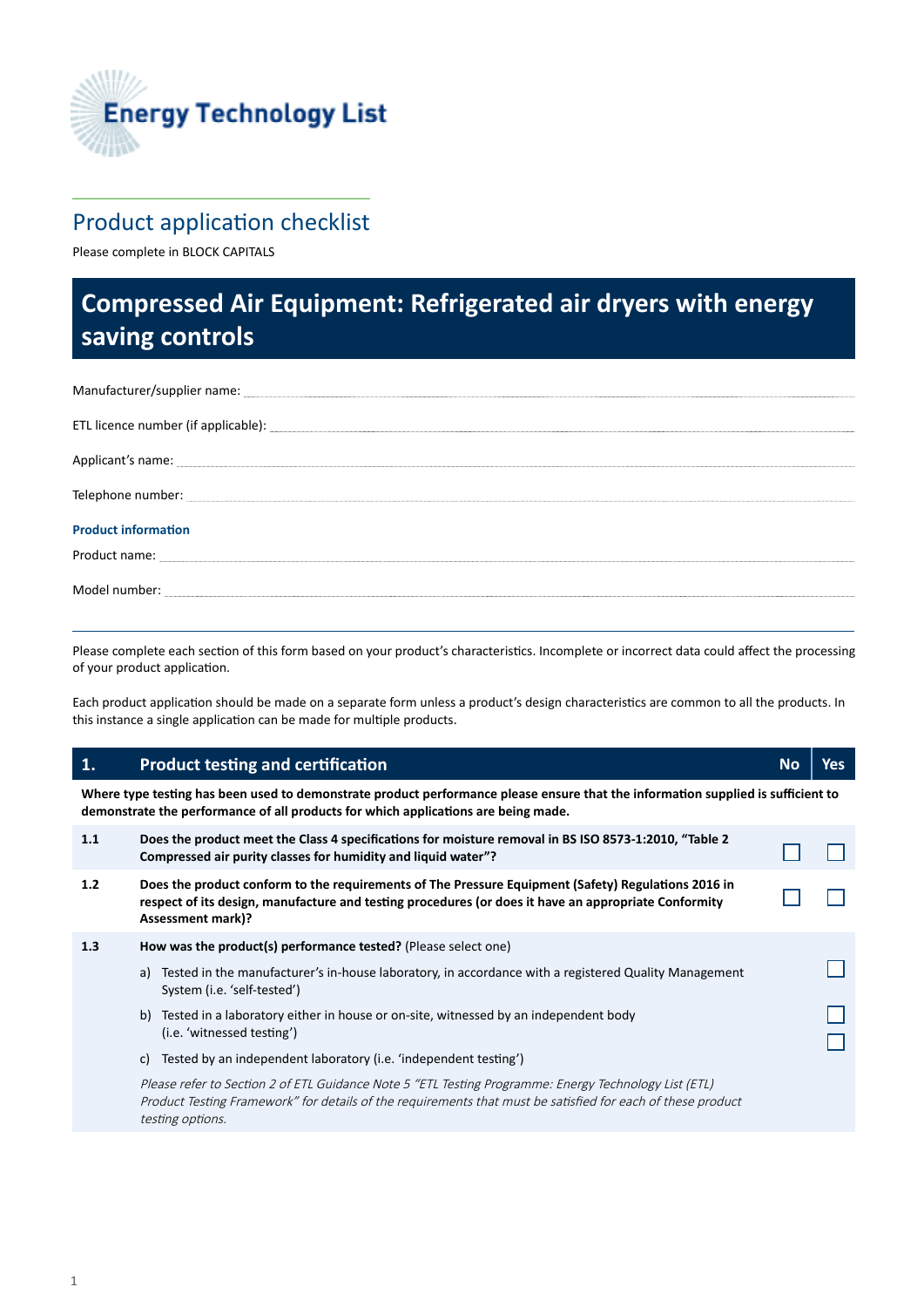| 1.  | <b>Product testing and certification (continued)</b>                                                                                    | No | Yes |
|-----|-----------------------------------------------------------------------------------------------------------------------------------------|----|-----|
| 1.4 | Where product testing has been done in accordance with a registered Quality Management System, what is its<br>registration number?      |    |     |
| 1.5 | Where product testing has been witnessed by an independent body, what was the name of the witness?<br>(Please include contact details). |    |     |
| 1.6 | Where products have been tested by an independent laboratory:<br>What is the name of the independent laboratory?<br>a)                  |    |     |

b) What is the laboratory's registration number (where accredited)?

| 2.  | <b>Product type</b>                                                                                               | No | <b>Yes</b> |
|-----|-------------------------------------------------------------------------------------------------------------------|----|------------|
| 2.1 | Has your product performance been tested in accordance with ISO 7183:1986 at 100% load,<br>75% load and 50% load? |    |            |
| 2.2 | What was the pressure drop corrected composite specific energy consumption (SEC) in kWh/m3/min, at each load?     |    |            |
|     | a) 100%<br>Maximum allowable composite SEC 0.6                                                                    |    |            |
|     | b) 75%                                                                                                            |    |            |
|     | Maximum allowable composite SEC 0.48                                                                              |    |            |
|     | 50%<br>c)                                                                                                         |    |            |
|     | Maximum allowable composite SEC 0.36                                                                              |    |            |

| 3.  | <b>Product features</b>                                                                                                                                                                                     | <b>No</b> | <b>Yes</b> |
|-----|-------------------------------------------------------------------------------------------------------------------------------------------------------------------------------------------------------------|-----------|------------|
| 3.1 | Is your product fitted with an automatic energy saving controller?                                                                                                                                          |           |            |
| 3.2 | Does the controller reduce the power consumed by your product as the airflow and/or air inlet<br>temperature reduces?                                                                                       |           |            |
| 3.3 | Can the controller modulate the operation of the product between 20% and 100% load,<br>in response to changes in flow rate and/or temperature?                                                              |           |            |
| 3.4 | What control system does your product incorporate?                                                                                                                                                          |           |            |
|     | a) Hot gas bypass<br>Does the product rely upon a simple hot gas bypass valve to regulate the refrigeration capacity?                                                                                       |           |            |
|     | b) Chilled mass with temperature switch<br>Does the product simply switch the refrigeration compressor on at a pre-set temperature and switch the<br>refrigeration compressor off at a pre-set temperature? |           |            |
|     | c) Compressor speed/load control<br>Does the control system adjust the speed of the refrigeration compressor or otherwise unload the<br>refrigeration compressor?                                           |           |            |
|     | d) Digital pulse capacity control<br>Does the product incorporate an electronic control that effectively reduces the load upon the refrigeration<br>compressor in response to changes in duty?              |           |            |
|     | Other (please describe)<br>e)                                                                                                                                                                               |           |            |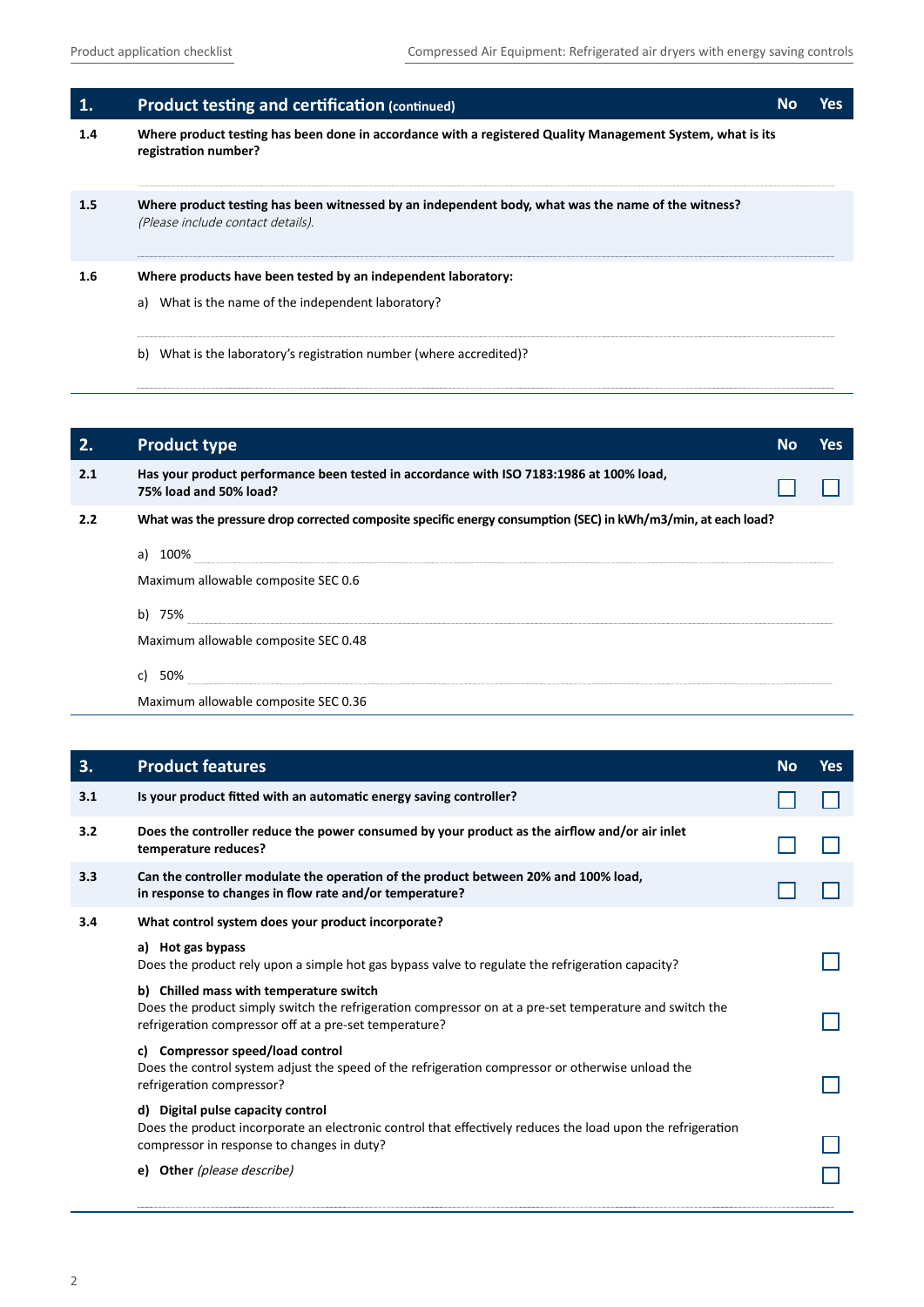| 4. |     | <b>Summary of documents to be included</b>                                                                                                                                                                                                                                                                                                                                                                                                             | <b>No</b> | Yes |
|----|-----|--------------------------------------------------------------------------------------------------------------------------------------------------------------------------------------------------------------------------------------------------------------------------------------------------------------------------------------------------------------------------------------------------------------------------------------------------------|-----------|-----|
|    |     | Please send ONE copy of each of the following documents:                                                                                                                                                                                                                                                                                                                                                                                               |           |     |
|    |     | If the relevant information in support of the questions above is contained within a larger document, please indicate<br>the location of the relevant information. Note that all documentation submitted must directly refer to the model<br>numbers for which you are making this application. Documentation should be added to your online application at<br>https://etl.beis.gov.uk/engetl/fox/live/ETL_LOGIN/login                                  |           |     |
|    |     | a. A technical sales brochure or leaflet for the product clearly summarising:                                                                                                                                                                                                                                                                                                                                                                          |           |     |
|    | i)  | The key features of the product (ideally including photographs of the product's exterior).                                                                                                                                                                                                                                                                                                                                                             |           |     |
|    | ii) | The product's operation (i.e. in-built functionality) and intended applications (i.e. usage).                                                                                                                                                                                                                                                                                                                                                          |           |     |
|    |     | iii) Any product selection options (including optional extras, alternative configurations etc.).                                                                                                                                                                                                                                                                                                                                                       |           |     |
|    |     | This documentation should contain sufficient detail to enable the assessor to confirm that the proposed entry<br>on the Energy Technology Product List (ETPL) is correct, and uniquely represents a single product of fixed<br>design (as defined by the rules of the ETL). If the model names contain any 'wildcards' in respect of cosmetic<br>variations please check with ETL Questions that this is permitted before submitting your application. |           |     |
|    |     | b. A technical specification for the product, including:                                                                                                                                                                                                                                                                                                                                                                                               |           |     |
|    | i)  | Details of the model numbers covered (including individual features of each model).                                                                                                                                                                                                                                                                                                                                                                    |           |     |
|    | ii) | The product's design ratings (electrical, mechanical, thermal, flow rates, energy use etc.).                                                                                                                                                                                                                                                                                                                                                           |           |     |
|    |     | iii) A description of how to install the product including connection/wiring diagrams. Where the product<br>must be assembled, configured and/or commissioned on site before use, please include instructions.                                                                                                                                                                                                                                         |           |     |
|    |     | This documentation should contain sufficient detail to enable the assessor to confirm that each product entry<br>on the ETPL has the design features specified in the eligibility criteria for that category of product. Please<br>indicate on the checklist where information on specific design features is located in the documentation.                                                                                                            |           |     |
|    | C)  | Evidence that the products the performance criteria, including:                                                                                                                                                                                                                                                                                                                                                                                        |           |     |
|    | i)  | Test reports showing product performance at the standard rating/test conditions.                                                                                                                                                                                                                                                                                                                                                                       |           |     |
|    | ii) | Details of the test procedures/standards used to determine product performance.                                                                                                                                                                                                                                                                                                                                                                        |           |     |
|    |     | iii) A declaration certifying the accuracy of the test reports and confirming that:                                                                                                                                                                                                                                                                                                                                                                    |           |     |
|    |     | • The test facilities complied with the minimum specifications outlined in the test standard, and the<br>required test conditions where applied during testing.                                                                                                                                                                                                                                                                                        |           |     |
|    |     | All measurement equipment used in testing was calibrated by an accredited laboratory, or its<br>$\bullet$<br>calibration is otherwise traceable back to national standards.                                                                                                                                                                                                                                                                            |           |     |
|    |     | Appropriate quality assurance procedures have been used to verify or cross-check the accuracy<br>and repeatability of the test procedures and test results.                                                                                                                                                                                                                                                                                            |           |     |
|    |     | Please note that summary test reports will only be accepted, where the accuracy of the test reports has been<br>certified by a recognised independent body, or where two detailed test reports have been submitted per<br>product range and per laboratory used.                                                                                                                                                                                       |           |     |
|    |     | Please refer to Section 4 of ETL Guidance Note 5 "ETL Testing Programme: Energy Technology List (ETL)<br>Product Testing Framework" for further guidance on the submission of test results, and minimum information<br>requirements.                                                                                                                                                                                                                   |           |     |
|    |     | d. A Declaration of Conformity with Directives on product safety, including one of the following:                                                                                                                                                                                                                                                                                                                                                      |           |     |
|    | i)  | An appropriate Conformity Assessment mark.                                                                                                                                                                                                                                                                                                                                                                                                             |           |     |
|    | ii) | The Pressure Equipment (Safety) Regulations 2016.                                                                                                                                                                                                                                                                                                                                                                                                      |           |     |
|    |     | e. Evidence that a quality assurance system/procedures is/are in place to:                                                                                                                                                                                                                                                                                                                                                                             |           |     |
|    | i)  | Control the specification, design, manufacturing and testing of the products.                                                                                                                                                                                                                                                                                                                                                                          |           |     |
|    | f.  | Signed application checklist.                                                                                                                                                                                                                                                                                                                                                                                                                          |           |     |
|    |     | Please note that all product documentation provided must be written in, or translated into, English.                                                                                                                                                                                                                                                                                                                                                   |           |     |